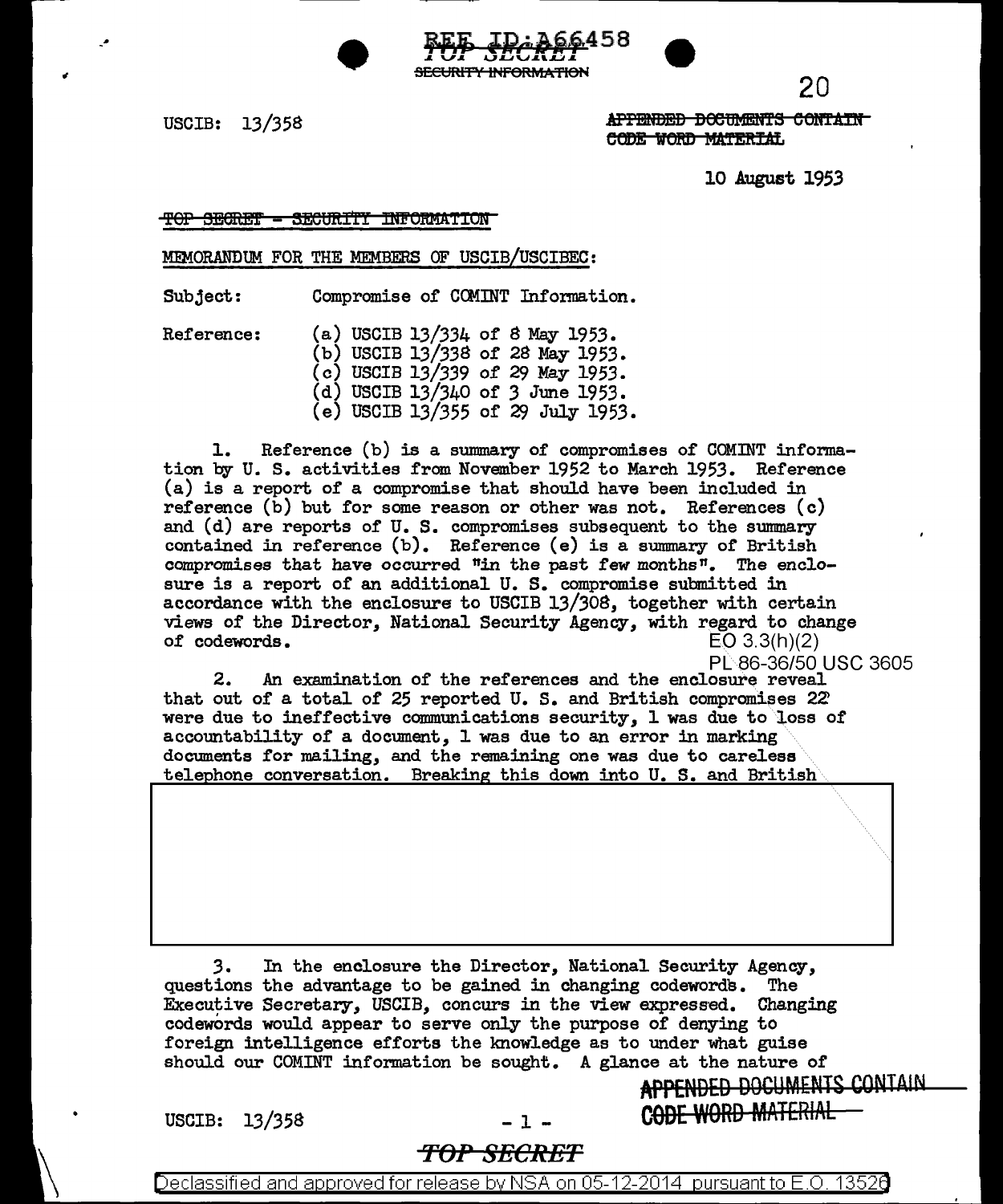USCIB: 13/358



TOP SEGRET - SECURITY INFORMATION

 $EO$  3.3 $(h)$  (2) PL 86-36/50 USC 3605

Subject: Compromise of COMINT Information.

our compromises reveals that foreign efforts need no such assistance. It seems clear that far too much emphasis has been placed on the magic of codewords and not enough on a practical overhaul of communications ·procedures and discipline.

4. Experience in the Armed Forces has demonstrated that even if crypto-systems and procedures are sound, good communications security can be achieved only through elimination of poor practices and\personnel failures. This can be accomplished by a continuing program of education and training directed through commanding officers and\. by an unrelenting application of disciplinary action which carefully scrutinizes and impartially criticises the actions of commanding officers as well as of those of the individuals directly performing communications duties. The Executive Secretary recommends that USCIB adopt such a program forthwith and do all in its power to presuade LSIB to do likewise.

5. able to communications failures all occurred in so-called technical It should be noted that the 11 U. S. compromises attribut-

Whatever the causes, it can happen to the consumers as well as to the processors. Paragraph  $2e(4)$  of NSCID #9 (revised) places on the Director, *NSA,* responsibilities for prescribing and enforcing requisite security regulations for those elements under his operational or technical control. It would appear to be appropriate for USCIB to suggest that the Director, NSA, include in any action he may contemplate the steps outlined below insofar as elements under his technical or operational control are concerned, and, in order to minimize the likelihood of still further compromises, to direct that he extend his inspection and advice in communications matters pertinent to the security of COMINT to all elements under the cognizance of USCIB.

6. Accordingly, it is recommended that the Director, NSA, be directed by USCIB to:

a. Immediately conduct an investigation by inspection if necessary of the crypto-systems, procedures, practices, and trajning programs used by all member departments and agencies of USCIB for accomplishing the transmission of COMINT by electrical means.



**rOPSECRE'T**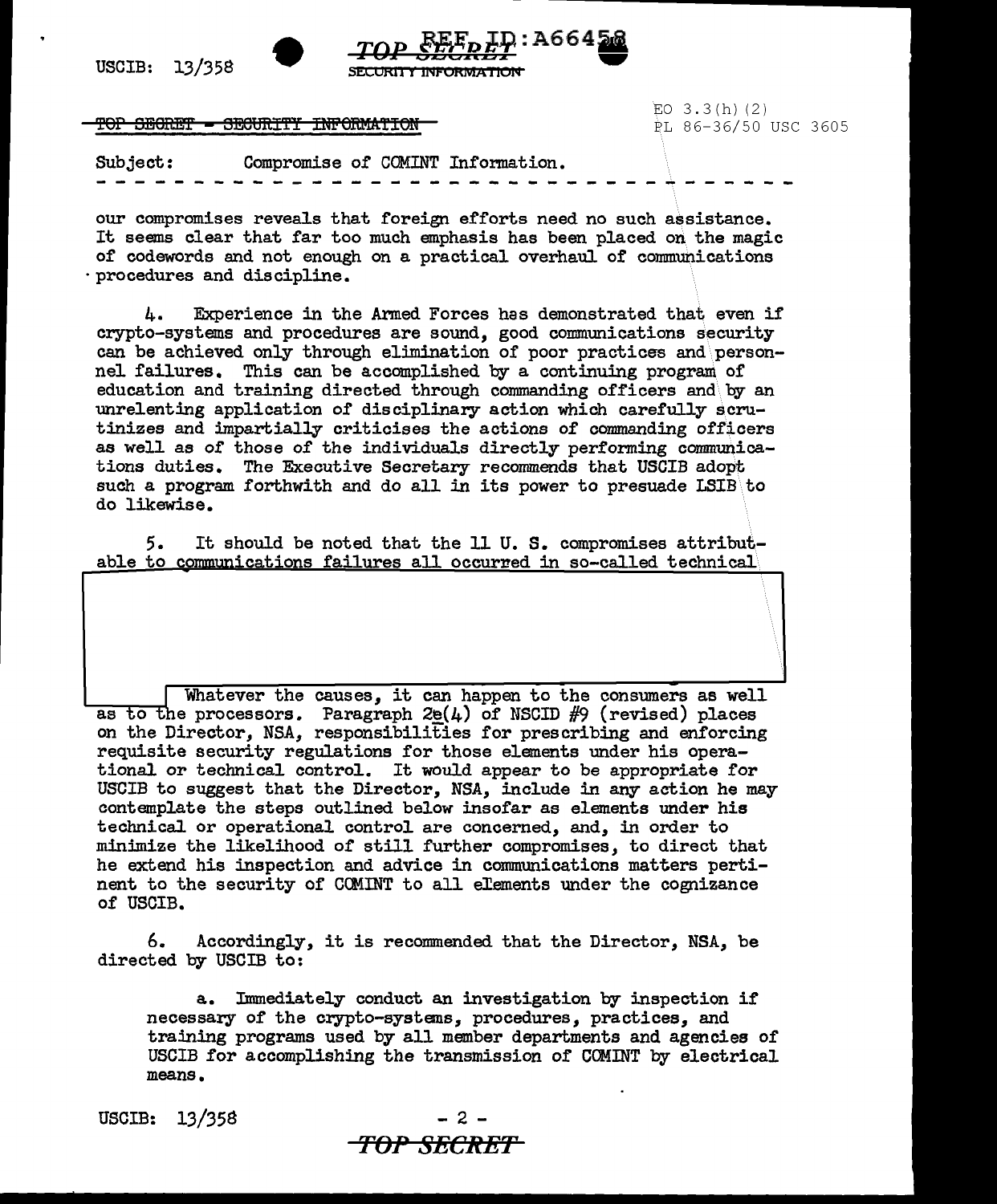..





## TOP SECRET = SEGURITY INFORMATION

Subject: Compromise of COMINT Information.

b. Report to each member thus investigated the deficiencies noted together with recommendations for their correction, including a request for a report from the member concerned to the Director, NSA, of the action taken to correct the deficiencies noted.

c. Report as soon as practicable to USCIB any uncorrected deficiencies together with the reasons therefor.

d. Repeat the above process on a semiannual basis.

e. In each case of compromise involving ineffective communications security, obtain a report which will include:

(1) A formal report of investigation by the officer in charge of the activity concerned (to include a brief description of his training program for security).

(2) Statements from the individuals involved.

(3) A statement of what corrective and disciplinary action, if any, has been taken or is contemplated.

f. If dissatisfied with the results of paragraph 6e above, report the circumstances to USCIB together with appropriate recommendations.

g. Collaborate with the Director, GCHQ, and the Director, CB, in an effort to standardize the equipment, procedures, practice, training, and the level of discipline required to maintain effective communications security insofar as it relates to CCMINT information and report to USCIB if not satisfied with the actions of the Director, GCHQ, or of the Director, CB.

7. This item will be placed on the agenda for the next regular meeting of.USCIBEC.

otain. S. Navy Executive Secretary, USCIB

Enclosure DIRNSA Ser 000419-S of 4 Aug 53.

USCIB: 13/358 - 3 -

## *TO!' SECRET*